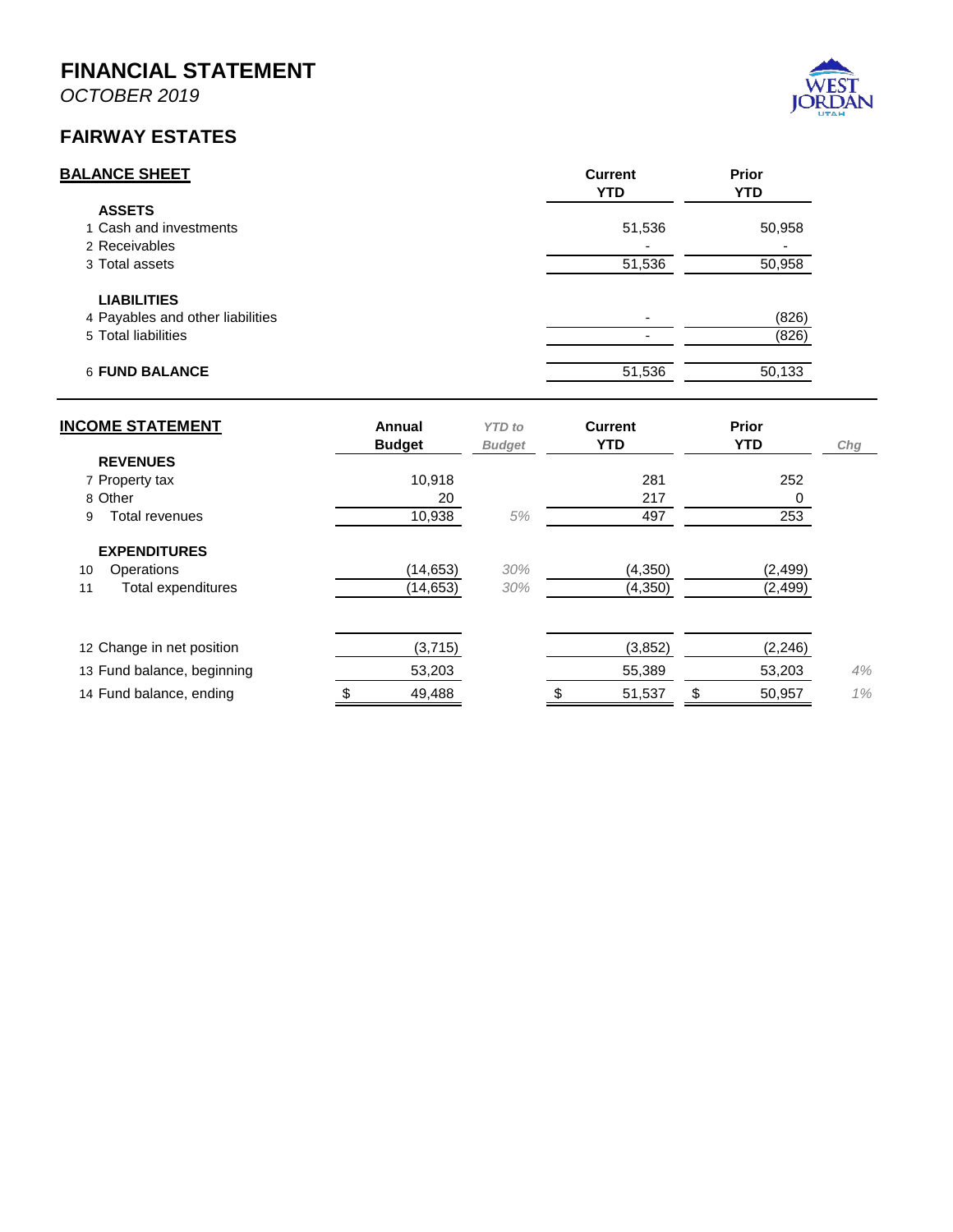

*Wastewater Fund*

The Wastewater Fund is an enterprise fund which means it acts like a business. To understand the financial position of the Wastewater Fund, the reader should take note of Lines 1 and 11 (Cash and Net position).



The Wastewater Fund has approximately \$7.9 million in reserves (net position), or 70% of annual revenues. These reserves are dedicated to system improvements and maintenance. This fund has two (2) pressure points - federal regulations which require additional wastewater treatments, and aging infrastructure which will require overhaul or replacement.

Revenue – Wastewater fees increased by 20% from the prior year due to the rate adjustment. Impact fee revenue increased due to the Amazon payment.

Expense – Expenses are within expected budget levels

# *Solid Waste Fund*

The Solid Waste Fund is an enterprise fund which means it acts like a business. To understand the financial position of the Solid Waste Fund, the reader should take note of Lines 1 and 10 (Cash and Net position).

The Solid Waste Fund's reserves (net position) are low at 14% of annual revenues. Best practice requires no less than 13% (45 days). The City will need to monitor this Fund closely.

Revenue – Collection fees increased by 29% from the prior year due to the rate adjustment.

Expense – Expenses are below budget due to the timing of the City's payment for collection services.

#### *Storm Water Fund*

The Storm Water Fund is an enterprise fund which means it acts like a business. To understand the financial position of the Storm Water Fund, the reader should take note of Lines 1 and 11 (Cash and Net position).



The Storm Water Fund's reserves (net position) are stable at 123% of annual revenues. These reserves are dedicated to system improvements and maintenance currently in the design phase. Additional federal regulations will continue to put pressure on this Fund.

Revenue – Collection fees increased by 26% from the prior year due to the rate adjustment. Amazon's impact fee was paid in August.

Expense – Expenses are within expected budget levels.

#### *Streetlight Fund*

The Streetlight Fund is an enterprise fund which means it acts like a business. To understand the financial position of the Streetlight Fund, the reader should take note of Lines 1 and 6 (Cash and Net position).

This fund continues to build reserves in preparation for system improvements in the near future.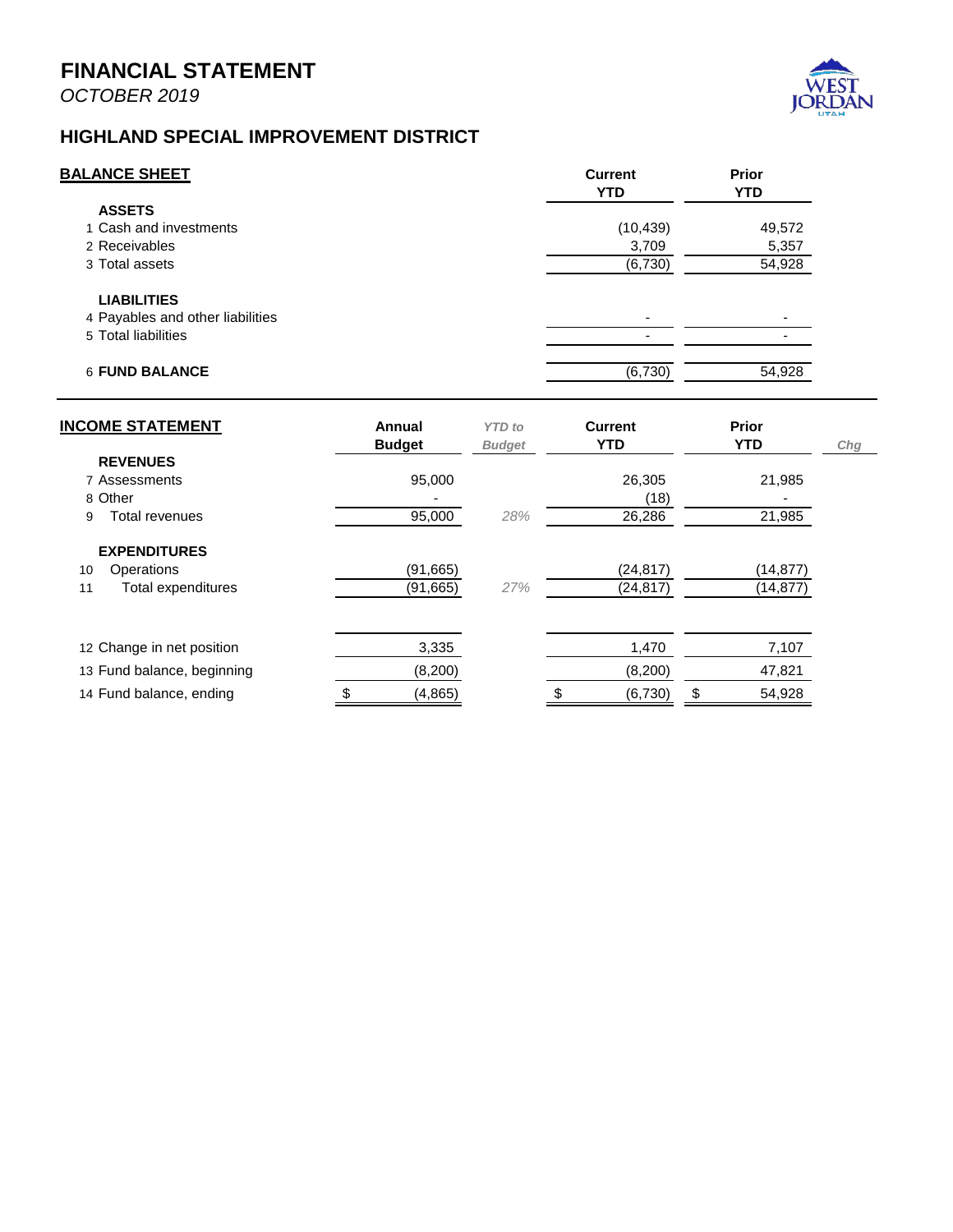

### *Fleet Management Fund*

The Fleet Management Fund is an internal service fund which means it provides services to the entire City and all its Funds and is reimbursed for these services at a rate equal to the long-term planning needs of the service. It is reported similar to an enterprise fund. To understand the financial position of the Fleet Management Fund, the reader should take note of Lines 1 and 10 (Cash and Net position).

The long-term plan for this service depends on \$4.2m per year being dedicated towards this fund for the replacement and maintenance of vehicles and equipment for the City. The reserves for the fund reflect approximately 1.25 years of savings in preparation for large infrastructure demands like fire engines, ladder trucks, snow plows, etc.

All activity is within expected budget levels.

### *IT Infrastructure Fund*

The IT Infrastructure Fund is an internal service fund which means it provides services to the entire City and all its Funds and is reimbursed for these services at a rate equal to the long-term planning needs of the service. It is reported similar to an enterprise fund. To understand the financial position of the IT Infrastructure Fund, the reader should take note of Lines 1 and 7 (Cash and Net position).

The long-term plan for this service depends on \$330k per year being dedicated towards this fund for the replacement of computers, servers, hardware, software, etc. The reserves for the fund reflect approximately 4 years of savings in preparation for large infrastructure demands.

# *Risk Management Fund*

The Risk Management Fund receives its support from all the other funds in the form of an assessment. Reserves are currently negative due to the timing of the payment of the City's premiums at the beginning of the year and the assessments to recover that payment occurring over time during the year. Premiums increased year over year by 5% from the prior year.

Domyce Steck

Danyce Steck, CPFO Finance Director – City of West Jordan December 3, 2019